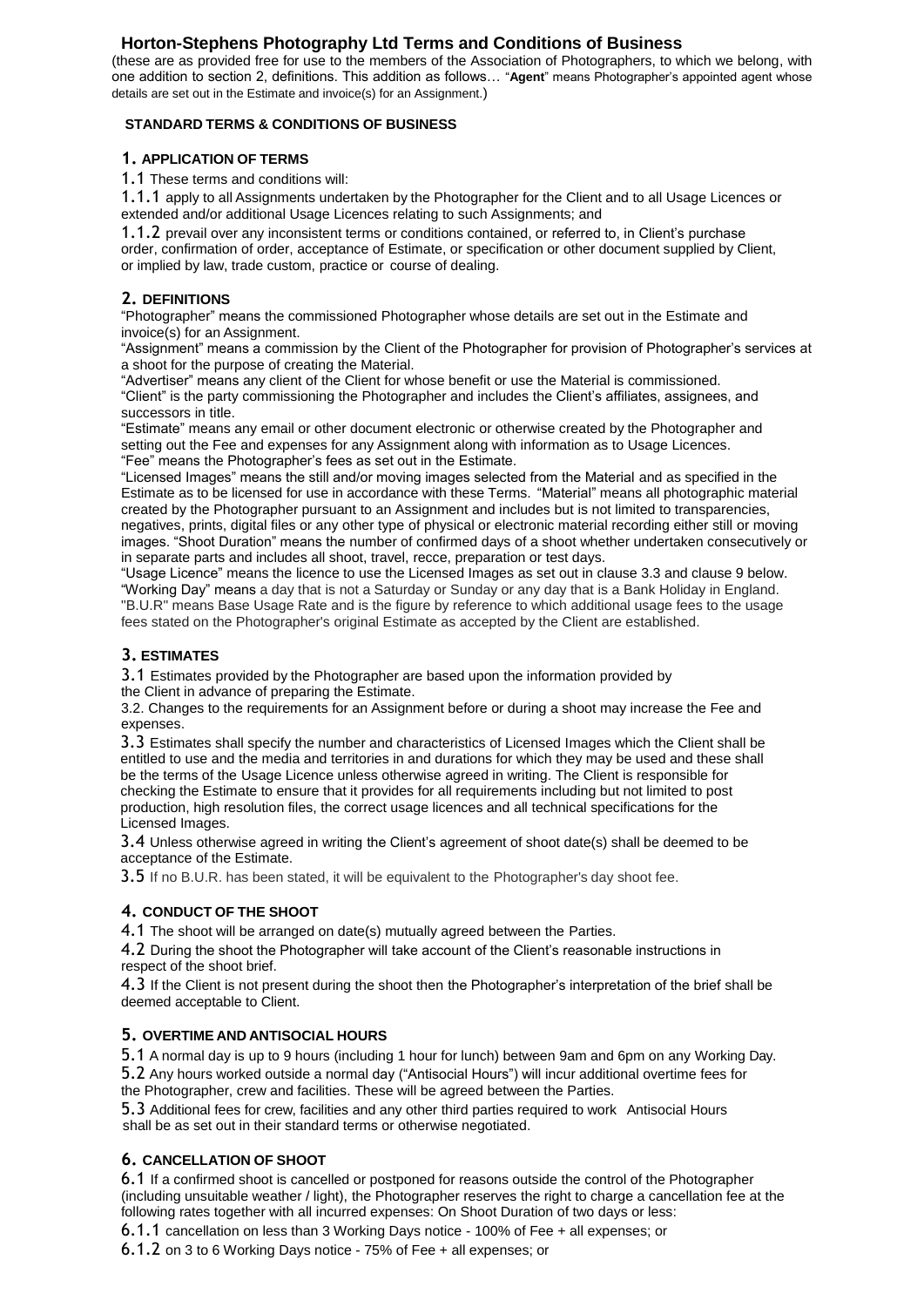6.1.3 on more than 6 Working Days notice - 50% of Fee + all expenses. On Shoot Duration in excess of 2 days and on notice equivalent to:

6.1.4 the Shoot Duration or less -100% of Fee + all expenses; or

6.1.5 more than the Shoot Duration but not more than twice the Shoot Duration - 75% of Fee + all expenses; or

6.1.6 more than twice the Shoot Duration - 25% of Fee + all expenses.

### **7. ACCEPTANCE & DELIVERY**

7.1 Following completion of the shoot the Photographer will deliver the Material to the Client as soon as reasonably practicable and in the agreed format to enable the Client to select the Licensed Images.

7.2 Subject to any previously agreed deadlines for post-production work the Photographer will carry out any such work required as soon as reasonably practicable but cannot guarantee urgent turnaround.

7.3 Unless expressly agreed in writing between the Parties the Client shall not be entitled to reject the Material on the basis of style or composition.

#### **8. STORAGE OF MATERIAL**

8.1 The Client shall ensure that it takes appropriate steps to keep safe an exact digital copy of all Material supplied for the duration of the Usage Licence. The Photographer will not be responsible for archiving any Material unless by prior written agreement with the Client.

8.2 Save for the purposes of the Usage Licence including clause 8.1 above the Material may not be stored in any electronic medium or transmitted to any third party, including for the avoidance of doubt any associated or branch office of the Client, without the written permission of the Photographer.

8.3 Upon publication of the Licensed Images or any of them and on the Photographer's request the Client shall supply to the Photographer free of charge a high-resolution digital file, PDF format file or good quality hard copies of the Licensed Images in the context in which they are published.

## **9. COPYRIGHT & USAGE LICENCES**

9.1 The entire copyright and all similar rights throughout the world in all the Material and ownership of all physical materials created by or for the Photographer shall vest in and be retained by the Photographer at all times.

9.2 The Client is responsible for informing the Advertiser of the extent and limitations of all Usage Licences.

9.3 Upon payment in full of both the Fee and expenses for an Assignment the Photographer grants to the Client the right to use the Licensed Images on the express terms of the Usage Licence. No use may be made before payment in full without the Photographer's express agreement in writing.

9.4 Provided that the Client has paid in full all invoices relating to the Assignment the period of use specified in the Usage Licence commences from the date of first use or 6 months after the shoot date, whichever is sooner (unless otherwise agreed in writing).

9.5 Usage of the Licensed Images is limited to use of such images as provided by the Photographer and the Client shall not manipulate any Licensed Photograph or make use of only part of any individual image without the prior written permission of the Photographer.

9.6 The Client may only sub-license the right to use the Licensed Images to the disclosed Advertiser as agreed and strictly on the terms of the Usage Licence.

9.7 Neither the Client nor the Advertiser may use the Licensed Images in relation to any additional products or services not specified in the Usage Licence.

9.8 Any licence to use the Licensed Images shall automatically be revoked if payment in full of both the Fee and expenses for an Assignment is not received by the due date specified in the relevant invoices or if the Client or Advertiser becomes insolvent or is put into receivership or is subject to any of the matters set out in clause 20.1.2 below.

#### **10. ADDITIONAL/EXTENDED USAGE**

10.1 The Fee is based on the Usage Licence as specified in the Estimate. Any additional or extended use (including for the avoidance of doubt the use of individual still frames from licensed moving image footage) will attract an additional fee which must be agreed by the Photographer in advance.

10.2 Any estimates of additional or extended usage licence fees provided to the Client are valid for a period of three months from the date of the estimate only (unless otherwise notified in writing).

10.3 The Client acknowledges that such estimates do not include provision for any third party rights which are the responsibility of the Client pursuant to clause 12 below.

10.4 The Client shall procure that the Advertiser requests any necessary extended or additional usage licence(s).

10.5 Any extended or additional use made without permission shall attract an additional fee.

## **11. EXCLUSIVITY**

11.1 All Usage Licences granted by the Photographer to the Client shall be exclusive to the Advertiser and the Client unless otherwise agreed in writing.

11.2 Subject to clause 11.4, the Photographer undertakes not until 2 years after the shoot or the expiry of the Usage Licence(s) (whichever is later) to grant any other licence in respect of the Material to any third party.

11.3 After expiry of the exclusivity period the Photographer shall make such use of the Material including the Licensed Images as he/she sees fit.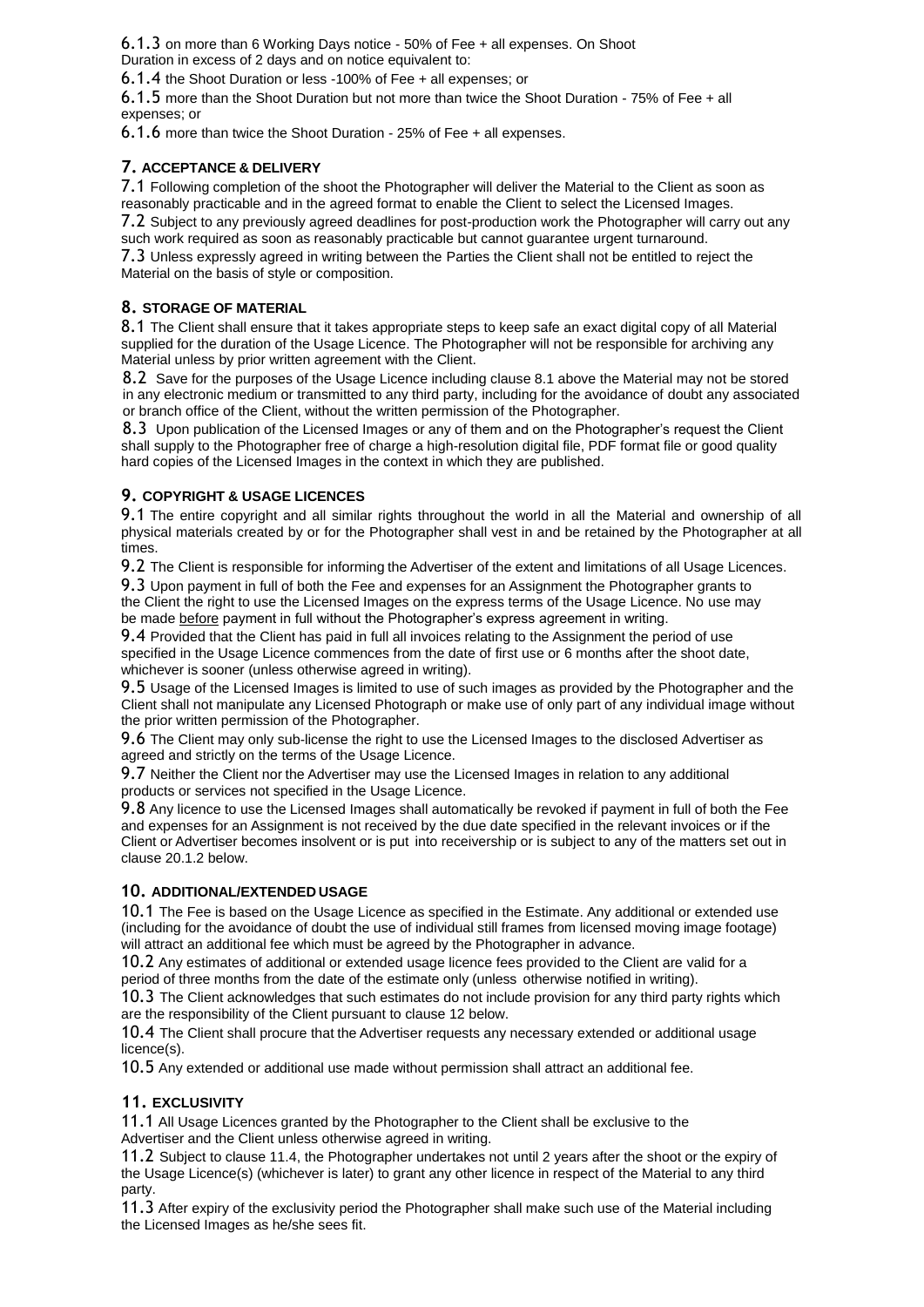11.4 Nothing in this clause 11 shall prevent the Photographer at any time from using the Material, whether commercial, test or speculative (images shot for presentation/pitch/ awards), in any form and in any manner worldwide for the purpose of promoting his/her services, provided that in the case of unpublished Material the Photographer shall first obtain the Client's consent, such consent not to be unreasonably withheld. The Photographer reserves the right to use the Material for this purpose whether or not in the context of the Advertiser's advertisement or other material in which the Material is incorporated, including without limitation the Advertiser's branding.

## **12. THIRD PARTY RIGHTS**

12.1 Engagements of third party suppliers, including models, are subject to such terms and conditions as those parties may require which shall be made available by the Photographer on request.

12.2 Estimated model fees cover modelling time only and the Client shall be responsible for clearing model usage unless otherwise stated on the Estimate.

12.3 Items created specifically for the shoot shall remain the property of their creator unless agreed otherwise.

12.4 The Photographer shall not be responsible for obtaining any clearances in respect of third party copyright works, trade marks, designs or other intellectual property used in relation to the Assignment or any Usage Licence or extension thereof unless expressly agreed in writing prior to the shoot.

## **13. CREDITS**

13.1 In respect of all editorial uses and otherwise as additionally stated in the Estimate the Client shall procure that the Photographer's name is printed on or in reasonable proximity to all published reproductions of the Licensed Images.

## **14. PAYMENTS**

14.1 All expenses and production costs must be paid in advance of the shoot unless otherwise agreed in writing and such invoices are due on presentation.

14.2 All other invoices must be paid within 30 days of the date of issue. The Photographer reserves the right to charge interest on late payments at the rate prescribed by the Late Payment of Commercial Debts (Interest) Act 1998 from the date payment was due until the date payment is made.

14.3 If there is a delay of one month or more between agreed pre-production work and the shoot, the Photographer reserves the right to invoice the Client for the pre-production element of the Fee and for any expenses already incurred by the Photographer.

14.4 Usage Licence and any third party fees negotiated by the Photographer are payable regardless of whether Licensed Images are in fact used by the Client or the Advertiser.

14.5 All payments are due in pounds sterling unless expressly stated otherwise.

## **15. EXPENSES**

15.1 All expenses figures provided in advance of a shoot are estimates only and the Client should allow a minimum 10% contingency budget in all cases. All estimated costs are stated exclusive of VAT.

15.2 The Photographer will endeavour to work within the agreed cost estimate, but individual costs

within the Estimate may vary at his/her discretion to enable the most effective realisation of the brief. 15.3 Receipts for expenses can only be provided if requested prior to shoot confirmation. Provision of receipts will incur an accountancy charge of 1.5% of total costs and fees incurred in respect of the Assignment subject to a minimum charge of £250 and a maximum of £600.

15.4 Where extra expenses or time are incurred by the Photographer as a result of alterations to the original brief by the Client, or otherwise at its request, the Client shall be liable to pay such extra expenses and additional fees at the Photographer's normal rate.

## **16. RETURN OF MATERIALS**

16.1 Within 30 days of expiry of any Usage Licence the Material must be returned to the Photographer in good condition and any digital files stored by the Client and the Advertiser must be deleted.

## **17. INDEMNITY**

17.1 The Client shall indemnify the Photographer and keep him/her and their respective officers and employees indemnified on a continuing basis against all liabilities, claims, costs, damages and expenses claimed or incurred (including legal costs) or licence fees due by reason of any infringement claim, or alleged infringement, of any intellectual property rights relating to any failure by the Client to obtain third party clearances or arising out of use of the Material by the Client or the Advertiser outside of the Usage Licence or otherwise as a result of any breach by the Client or the Advertiser of these terms.

## **18. EXTENT OF LIABILITY**

18.1 The Photographer shall not be liable to the Client for any loss of profit, loss of contracts, loss of business or revenues, loss of production or for any indirect, special or consequential loss, damage, costs, expenses or other claims (whether caused by the negligence of the Photographer, Photographer's employees, agents or sub-contractors or otherwise) which arise out of or in connection with the shoot.

18.2 The Photographer's maximum aggregate liability for all losses, damages, costs, claims and expenses however or whenever arising out of or in connection with these Terms shall in any event

be limited to the total amount of the fees paid to the Photographer in relation to the relevant Assignment.